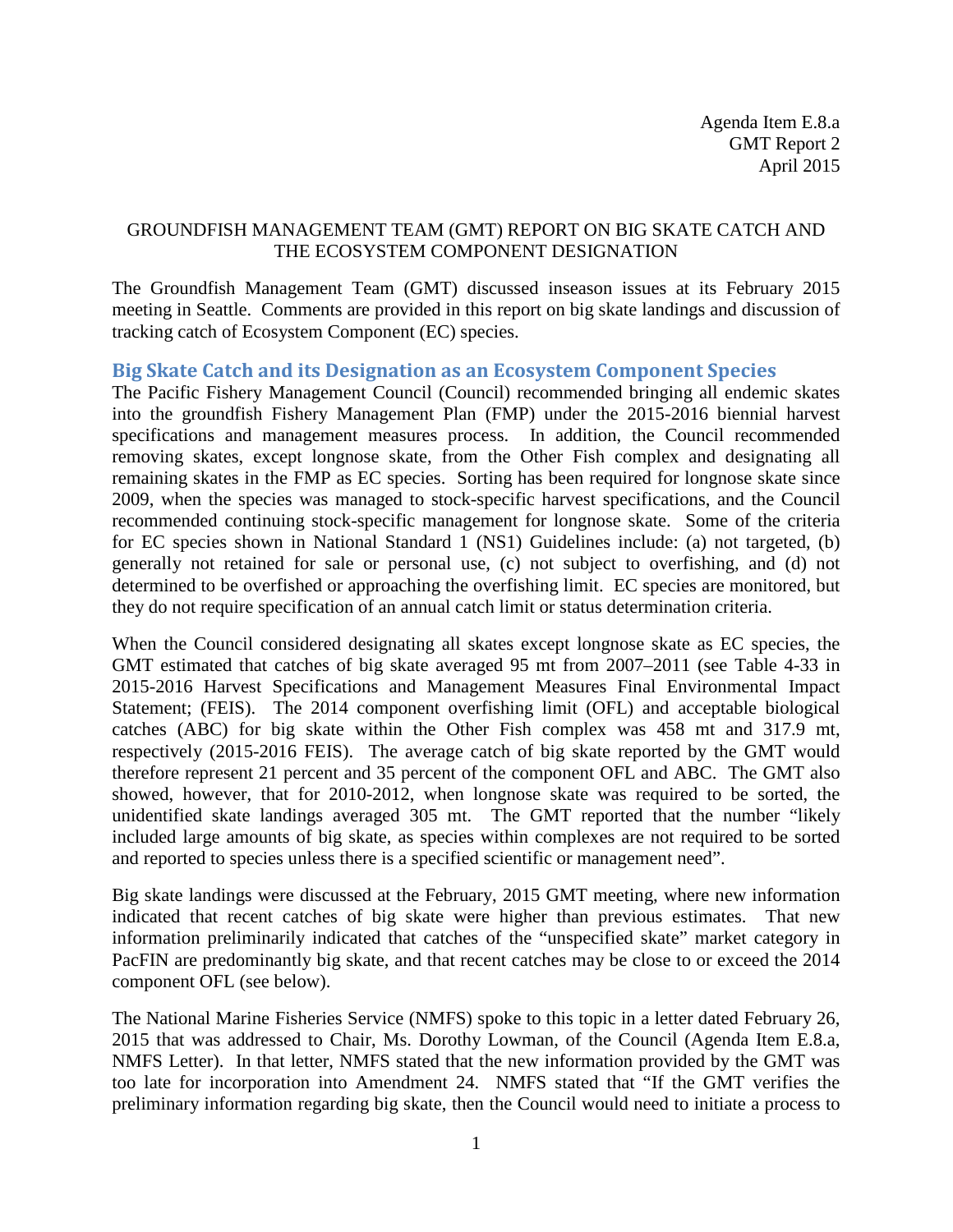reclassify big skate as a stock in need of conservation and management and "in the fishery", rather than an EC species." The next section of this document provides relevant information regarding big skate landings.

The GMT notes that in the letter described above, NMFS discussed the reclassification of Pacific grenadier from a stock "in the fishery" to an EC species. Although NMFS suggests this is inconsistent with the NS1 Guidelines, they stated that catch is low enough to not require conservation and management measures. In addition, NMFS points out that because Pacific grenadier "were part of the Other Fish complex rather than an individual species, the EC classification results in very limited changes from existing management practices." As such, the GMT has not provided additional information and analysis on the catch of Pacific grenadier in this document.

### **Big Skate and "Unspecified" Skate Landings**

Oregon Department of Fish and Wildlife (ODFW) port biologists recently contacted the GMT regarding large landings of big skate, especially in Astoria, Oregon. The initial PacFIN download prior to the February, 2015 GMT meeting demonstrated that big skate landings increased from 0 mt in 2011 to 39 mt in 2014 [\(Table 1\)](#page-2-0). In addition, the 2013 groundfish mortality report (Somers et al., 2014), that was released near the end of 2014, showed that the total mortality of big skate was 98.6 mt, of which 78.2 mt was discard mortality. This total mortality estimate of big skate represents 22 percent of the 2014 big skate contribution (458 mt) to the "Other Fish" complex OFL.

After closer inspection of PacFIN and West Coast Groundfish Observer Program (WCGOP) mortality reports, the GMT investigated landings and discard mortality of skates shown as "skate unidentified" by WCGOP and "unspecified" and "other" skate in PacFIN. For this analysis, we show data for only 2011, 2012, and 2014, because a data error was recently identified in PacFIN for "unspecified skate" for 2013. That error is currently in the process of being corrected. It should also be noted that PacFIN landings do not reflect discard mortality amounts as do WCGOP values.

Annual landings and value shown in PacFIN for big skate are shown in [Table 1.](#page-2-0) Here, it can be misinterpreted that big skate landings are generally low, and that big skate landings increased annually from 2011 through 2014. However, these landings represent only data submitted to PacFIN by California, which requires big skate to be reported on fish tickets. Washington does not collect species composition data for skates, whereas Oregon collects species composition information for skates but does not upload these files to PacFIN. Therefore, any big skate landings in Washington and Oregon are contained in the "unspecified" or "other" skate in PacFIN.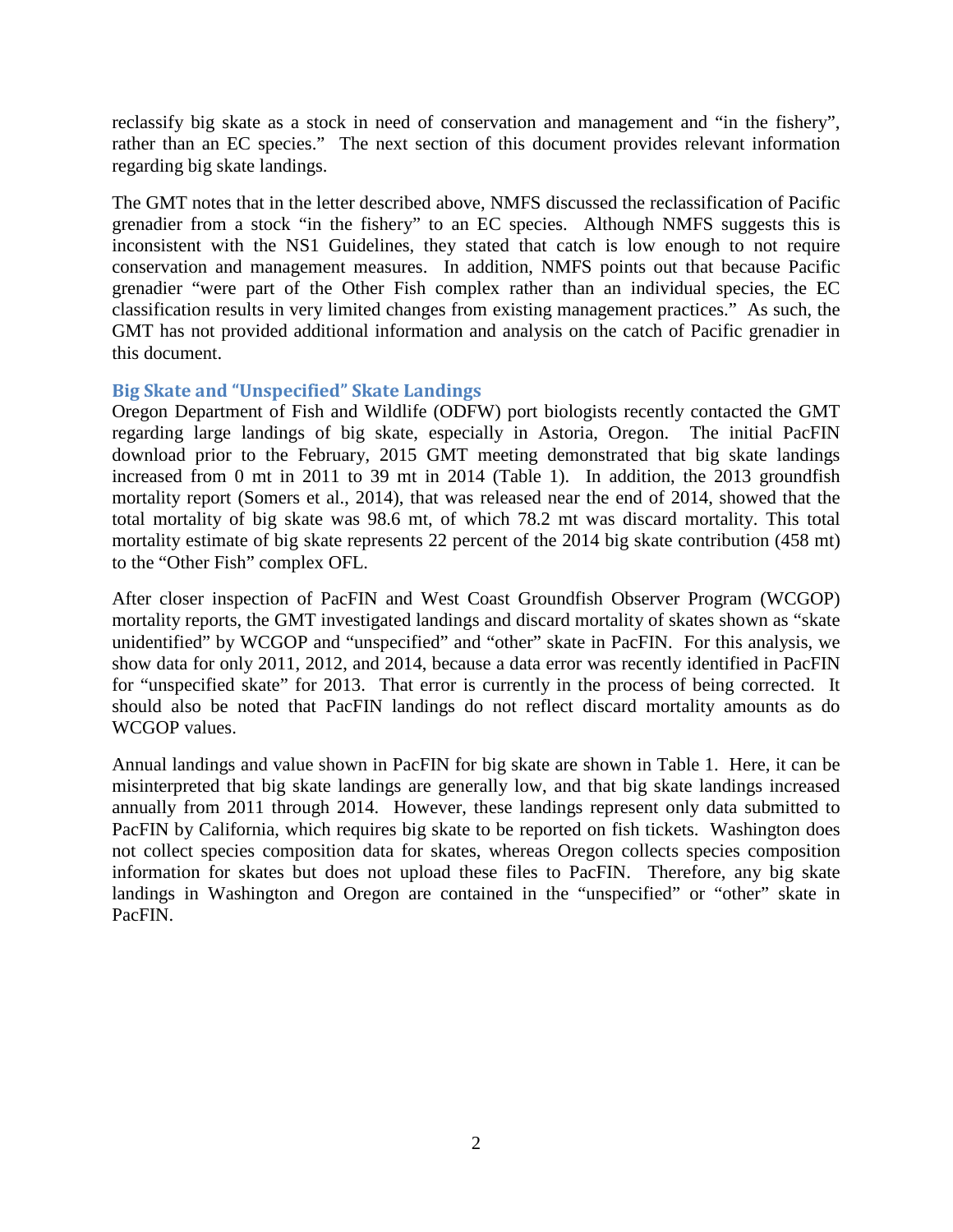<span id="page-2-0"></span>**Table 1**. **Big skate landings /a shown in PacFIN for all gear types. Note that these landings are only for California. Oregon collects species composition data for skates but does not upload the data to PacFIN. Washington does not collect species composition data for skates. Data were downloaded from PacFIN (table vdrfd) on March 17, 2015.**

|      |               | <b>Metric</b>     | <b>Ex-vessel</b> |
|------|---------------|-------------------|------------------|
| Year | <b>Pounds</b> | tons              | value            |
| 2011 | 914           | $\mathbf{\Omega}$ | \$257            |
| 2012 | 14,886        | 7                 | \$5,674          |
| 2013 | 45,436        | 21                | \$16,809         |
| 2014 | 85,707        | 39                | \$31,922         |

<sup>a</sup>/ Coastwide discard (mt) of big skate shown by WCGOP groundfish mortality reports:  $2011 = 73.68$ ,  $2012 = 61.6$ ,  $2013 = 78.2$  mt.

Landings of "unspecified" and "other" skate for Washington, Oregon, and California are shown in [Table 2](#page-3-0) for 2011, 2012, and 2014. Both market categories are shown in PacFIN for California, but only the "unspecified skate" market category is shown for Oregon and Washington for 2011 - 2014. Hereafter, "unspecified skate" will be meant to include "unspecified skate" and "other skate" combined.

Landings and total ex-vessel value of unspecified skate are highest in Oregon, and range from 243 to 314 mt per year. Unspecified skate landings are lowest in California [\(Table 2\)](#page-3-0). For all states combined, landings of unspecified skate increased from 323 mt in 2011 to 411 mt in 2014.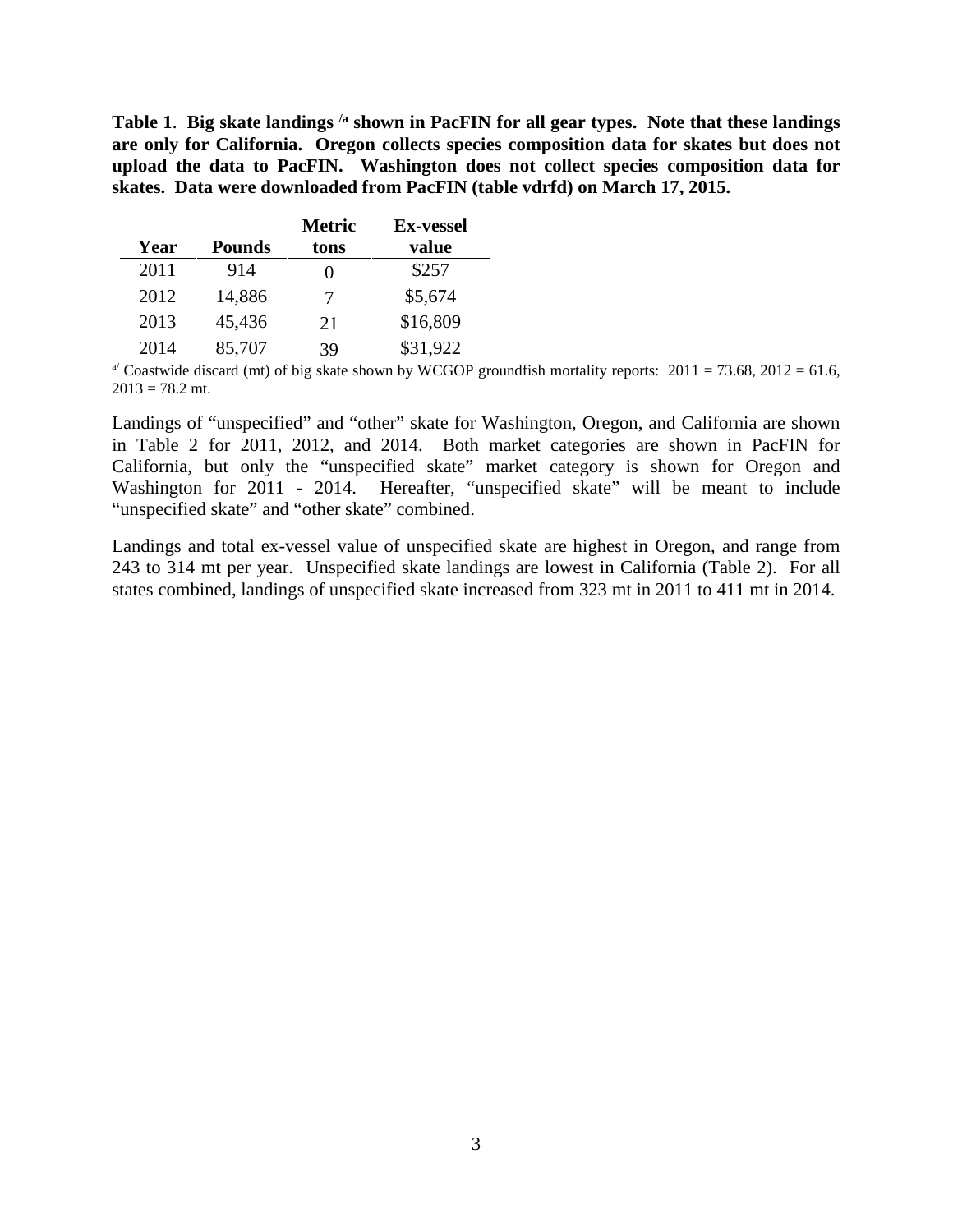<span id="page-3-0"></span>**Table 2**. **"Unspecified" and "other" skate landings downloaded from PacFIN by year and state /a. All gear types were included. Data are not shown for 2013 because of a data error that is currently being addressed. Data were downloaded from PacFIN (table vdrfd) on March 17, 2015. These values include commercial, research, and Tribal data.**

| <b>State</b> | Year | <b>Pounds</b> | <b>Metric tons</b> | <b>Ex-vessel value</b> |
|--------------|------|---------------|--------------------|------------------------|
| Washington   | 2011 | 97,325        | 44                 | \$19,871               |
|              | 2012 | 180,516       | 82                 | \$53,502               |
|              | 2013 |               | ---                |                        |
|              | 2014 | 170,438       | 77                 | \$60,872               |
| Oregon       | 2011 | 536,580       | 243                | \$188,321              |
|              | 2012 | 495,681       | 225                | \$227,381              |
|              | 2013 |               |                    |                        |
|              | 2014 | 691,265       | 314                | \$286,971              |
| California   | 2011 | 78,286        | 36                 | \$26,234               |
|              | 2012 | 52,052        | 24                 | \$15,462               |
|              | 2013 |               |                    |                        |
|              | 2014 | 44,536        | 20                 | \$19,440               |
| <b>TOTAL</b> | 2011 | 712,191       | 323                | \$234,426              |
|              | 2012 | 728,249       | 330                | \$296,345              |
|              | 2013 |               | ---                |                        |
|              | 2014 | 906,239       | 411                | \$367,283              |

 $\overline{a}$  Discard (mt) of unspecified and other skate shown by WCGOP groundfish mortality reports: 2011 = 11.7, 2012 =  $4.1$ ,  $2013 = 2.5$ .

#### **Estimating Big Skate Mortality**

The proportion of "unspecified" and "other" skates that could be attributed to big skate in Oregon and Washington is uncertain. In California, it is believed that all big skate landings are represented in [Table 1,](#page-2-0) given the state sorting requirement. Additionally, in the last five years there have been no records of big skate in the species composition sampling that was conducted on the "unspecified" and "other" skate category in California. For Oregon, the GMT recently learned, however, that ODFW has species composition data for "unspecified" skates, but do not upload those data to PacFIN.

In order to provide an estimate of big skate landings for Council consideration in April, the GMT calculated the average percentage of big skate from species compositions of unspecified skate using the ODFW data from 2011-2014 (grand mean, by weight). We applied the mean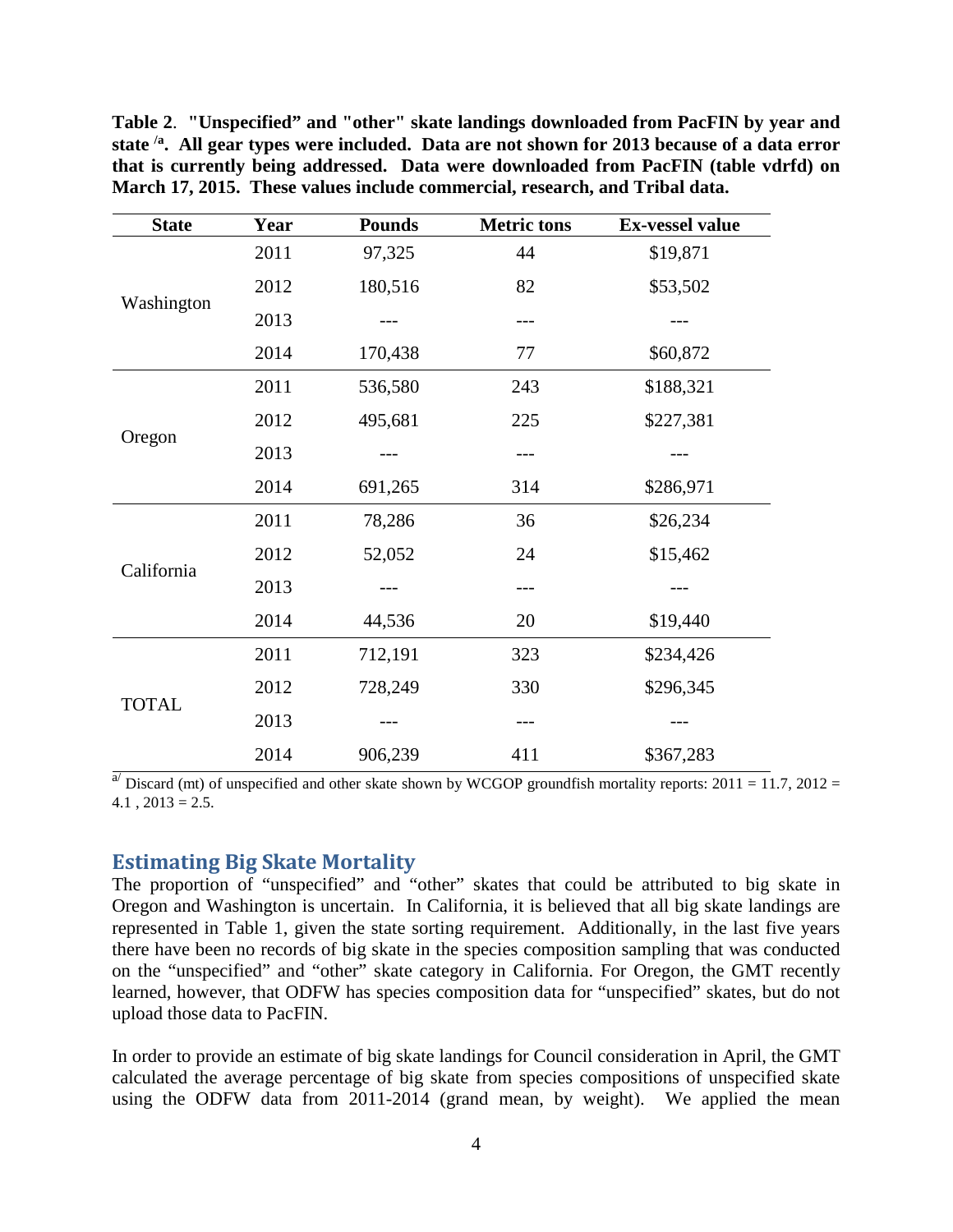percentage of big skate from the ODFW species composition dataset (98 percent; [Table 4\)](#page-5-0) to unspecified skate landings in Oregon (314 mt; Table 2) and estimate that 308 mt of big skate were landed in Oregon in 2014 [\(Table 4\)](#page-5-0). The GMT also applied the mean percentage of big skate from the ODFW species composition dataset (98 percent; [Table 4\)](#page-5-0) to unspecified skate landings in Washington (77 mt; Table 2) and estimate landings were 76 mt [\(Table 4\)](#page-5-0).

**Using the described methodology above, the GMT believes that the 2014 mortality of big skate may be as high as 500.2 mt (**[Table 4](#page-5-0)**), including the 2013 WCGOP estimate of big skate discard. The 2014 component overfishing limit (OFL) and acceptable biological catch (ABC) for big skate within the Other Fish complex was 458 mt and 317.9 mt, respectively (2015-2016 FEIS)**.

**Table 3. Results of species composition for the "unspecified" skate market category for Oregon during 2011-2014. For this example, grand means of species compositions (pounds) by species were calculated by year across all areas, gear types, and periods. The overall grand mean was calculated by summing weights by species across all years, areas, gear types, and periods. This illustration is provided as a simple example. Stratifications by gear type, area, period, and other variables were not completed, and borrowing rules were not implemented. Data were provided by Oregon Department of Fish and Wildlife (ODFW).**

| Year              | <b>Percent Big Skate</b> |
|-------------------|--------------------------|
| 2011              | 99%                      |
| 2012              | 99%                      |
| 2013              | 99%                      |
| $2014^{a}$        | 94%                      |
| <b>Grand mean</b> | 98%                      |

a/ The remaining portion of the 2014 species composition consisted 6 percent sandpaper skate, and small amounts of Aleutian skate and longnose skate.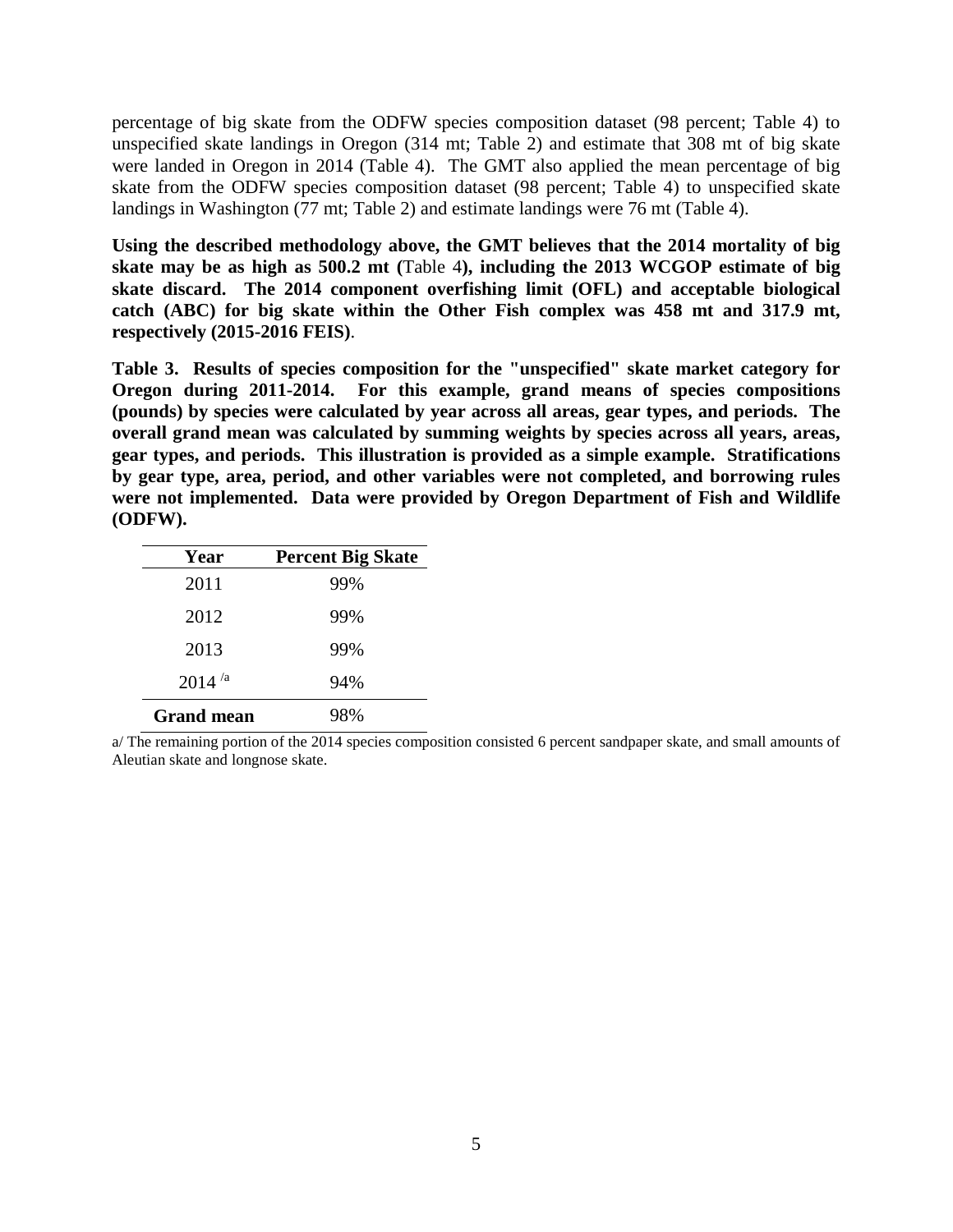#### <span id="page-5-0"></span>**Table 4. Coastwide estimate of big skate catch in 2014 based on fish ticket data, Oregon species composition data, and WCGOP discard estimates.**

| Category     | Area      |                                          |              |
|--------------|-----------|------------------------------------------|--------------|
|              |           | Big Skate a/ Estimated<br>(mt) Big Skate | Big Skate b/ |
|              |           |                                          | (mt)         |
|              | WA        |                                          | 75.5         |
| Landings     | <b>OR</b> |                                          | 307.7        |
|              | CA        | 39                                       |              |
| Discard c/   | Coastwide | 78                                       |              |
| <b>TOTAL</b> |           | 500.2                                    |              |

a/ Big skate landings data for California are reported on the state fish tickets.

b/ The estimated big skate composition for the unspecified and other category on fish tickets assumes 98 percent of the unspecified and other skate landings are big skate. The 98 percent assumption is based on Oregon species composition data from 2011-2014.

c/ The discard estimate is based on the 2013 WCGOP observer program data for big skate only. All discarded skates are assumed to die. If the longnose skate discard mortality rates are applied, only 50 percent (or 39 mt) would die.

The GMT notes, however, that there are many levels of uncertainty in estimating big skate mortality in 2014. **The standard process for estimating mortality typically involves state estimates provided to PacFIN which are paired with WCGOP discard data. The GMT recommends that both partners be involved in a more formal process for estimating historical big skate mortality. Further, the GMT suggests that a Science and Statistical Committee (SSC) review of the proposed methodology might be warranted.** The approach described above is only a preliminary estimate and should be refined. Below we describe necessary caveats to the estimation methodology which should be taken into consideration when developing the final method.

#### **Uncertainty in Landings Estimates**

The grand mean approach for estimating big skate is less complicated than the process for estimating rockfish species compositions. For example, in estimating rockfish species compositions, the data are stratified by port group, gear, and/or period and borrowing rules are applied. The GMT believes that even if the more complicated methodology is applied, the big skate estimate for Oregon would be similar since the species composition of big skate in the unspecified landings is so high (i.e., 98 percent).

The GMT acknowledges that the Oregon species composition data may not be representative of the Washington fisheries. For example, big skate distributions, fishing regulations, markets, and other factors likely vary by state. In Washington, state regulations prohibit all commercial groundfish fishing in state waters; however, both fixed gear and trawling is allowed in state waters in Oregon. Given that big skate are predominately found in waters shallower than 100 fm (see discussion later in the document), there could presumably be areas of big skate abundance in Washington that are closed to commercial fishing. Further, non-tribal trawling is not allowed in the northern part of the Washington coast, from the seaward RCA boundary to the shore north of 48°10' N. lat. Additionally, it is possible that processors in Washington have not been as actively involved in big skate processing as the processors in Oregon.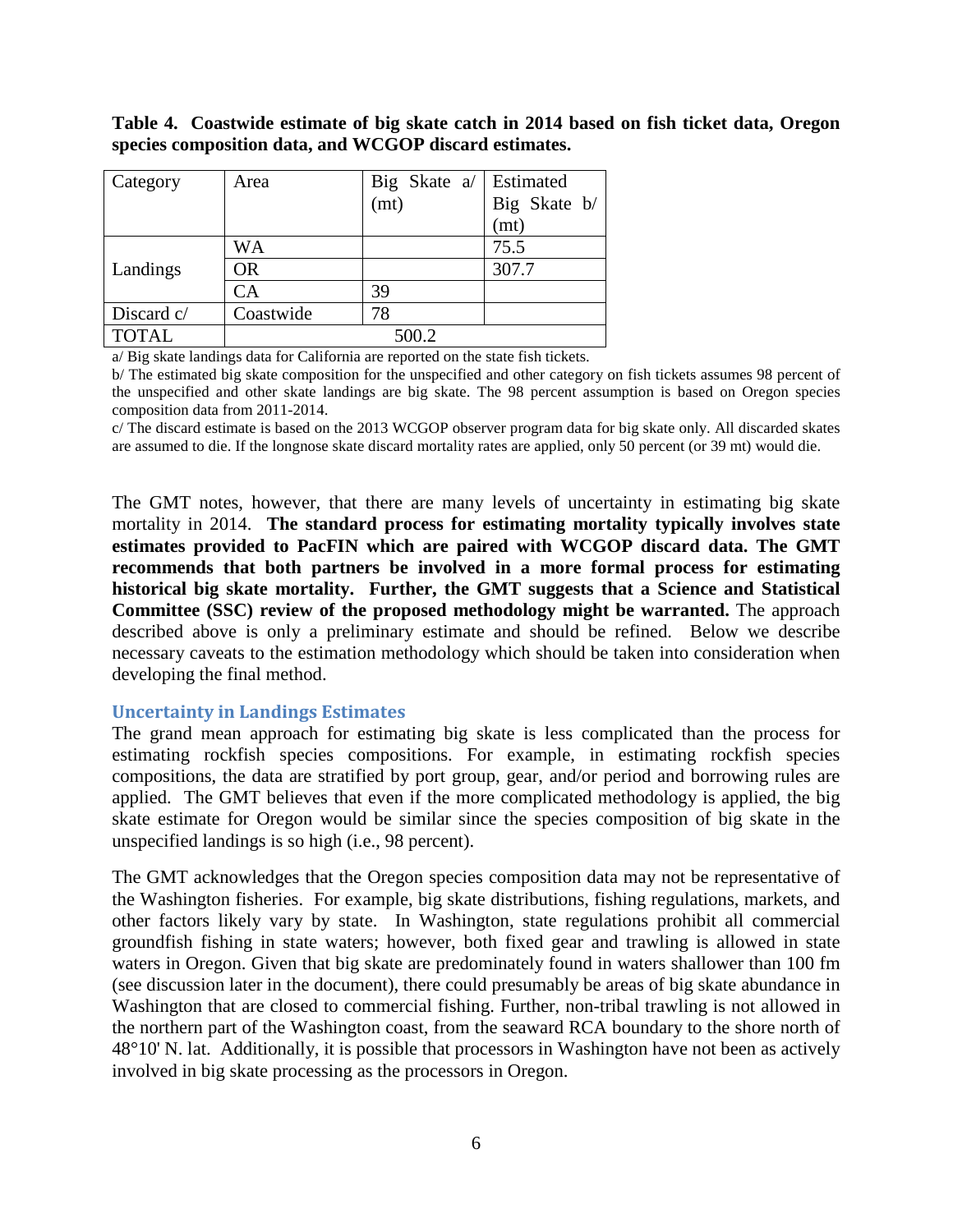The GMT understands that other species besides big skate are inadvertently landed in small quantities (i.e., mixed with the catch of marketable skate) but typically are not landed for sale (e.g., sandpaper skate). It is assumed that only longnose skate (sorted separately) and big skate are typically landed for market. The GMT is unaware of other skate species that are landed and sold in appreciable amounts. If other species besides big skate and longnose skate are landed and sold in large volumes in Washington, then the 98 percent applied to unspecified skates may be too high for states other than Oregon. **The Groundfish Advisory Subpanel (GAP) may be most appropriate to advise the Council on other species of skate that might be landed and marketed on the west coast but are reported as unspecified skate.**

#### **Uncertainty in Discard Mortality Estimates**

The footnotes to [Table 1](#page-2-0) and [Table 2](#page-3-0) provide big skate and unspecified skate discards for 2011, 2012, and 2013 that are provided in WCGOP total mortality reports. The discard amount was fairly consistent among the three years within each market category. The 2013 groundfish mortality report (Somers 2014) shows 78.2 mt of discarded big skate and 2.5 mt of discarded unspecified skate. The percent contribution of big skate to the unspecified skate category is uncertain, because a high percentage of discards likely include species other than big skate (e.g., sandpaper skate). Discard amounts for unspecified skate are extremely small, however, relative to other sources of reported mortality, because WCGOP observers identify most fish to the species level. Therefore, disregarding discard of unspecified skate will likely have little impact on total discard mortality estimates for big skate. We may assume that the amount of big skate discarded during 2013 (78.2 mt) may be similar to discards seen in 2014.

The GMT also notes that stock assessment and management processes both assume that 50 percent of commercially-discarded longnose skates die (see [Groundfish SAFE, 2014\)](http://www.pcouncil.org/wp-content/uploads/2015/03/SAFE_Dec2014_v12.pdf); however 100 percent of the other skate species, including big skate, are assumed to die when discarded. The longnose skate discard mortality assumptions were based on tagging studies conducted in Canada, tagged skates were recovered several times in trawl surveys, indicating that skates can survive trawl capture and on-deck sorting time. Anecdotal evidence from commercial fisheries also indicates that skates are generally durable, and can handle capture and release well. However, many factors, such as trawl time, handling techniques, and time spent on the deck certainly affect skate survival. **The GMT suggests that the SSC should review whether the available data supports the application of discard mortality rates to big skate**

Given the considerations outlined above, the GMT estimated a potential lower estimate of big skate mortality in 2014. **For example, if it is determined that 50 percent of the discarded big skate survive; the mortality of big skate in 2014 would be 461 mt, which is 3 mt greater than the big skate component OFL in 2014.** Mortality may be even lower if the unspecified skate categories in Washington contain less than 98 percent big skate.

#### **Description Unspecified Skate Catch and Landings**

Most of the coastwide landings of unspecified skate are by trawl vessels [\(Figure 1\)](#page-7-0), the majority of which is bottom trawl. The remainder of the unspecified skate landings is mostly by hookand-line, although traces landings are also landed by pot vessels. Most of the hook-and-line caught skate were landed in Washington [\(Figure 2\)](#page-7-1).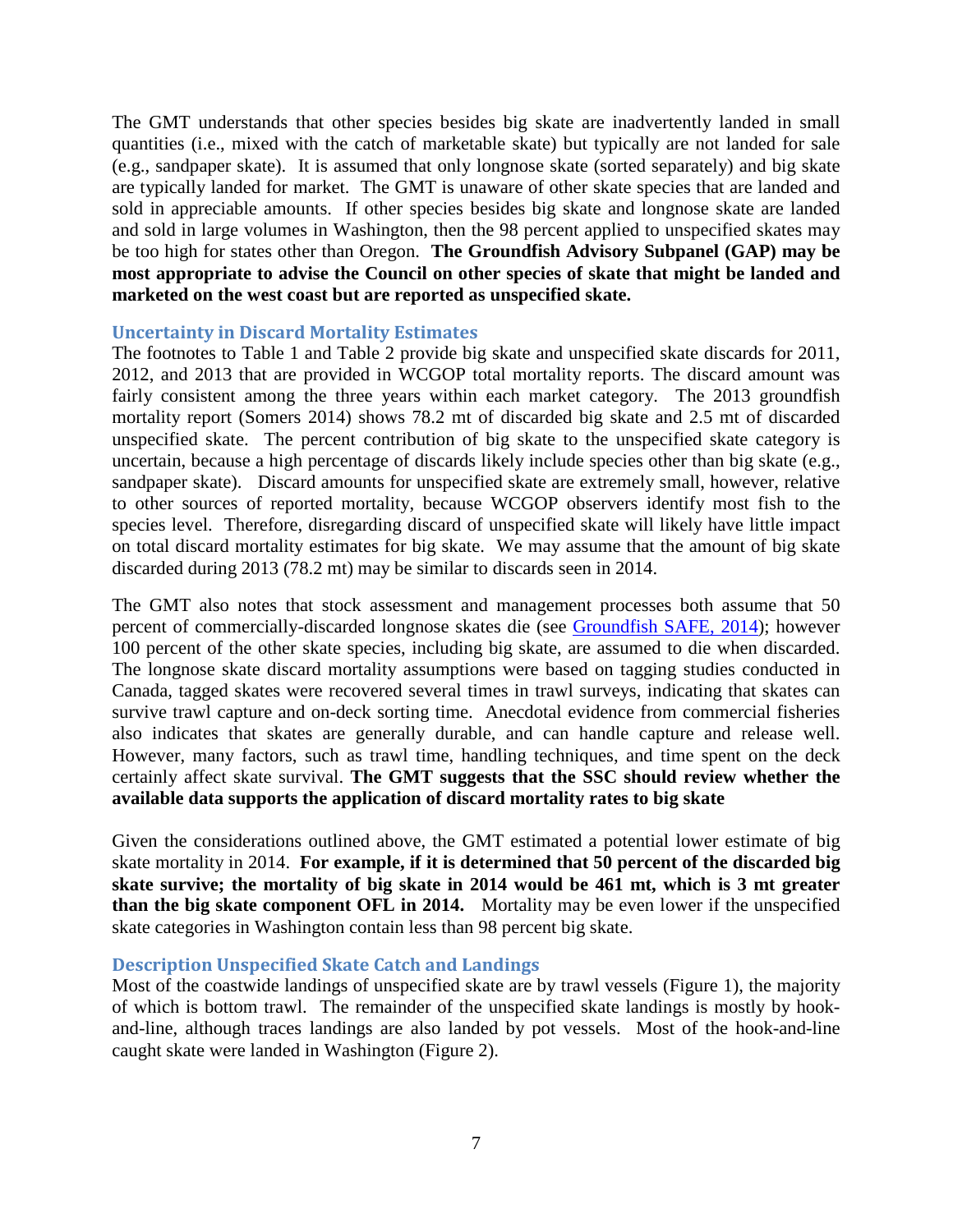

<span id="page-7-0"></span>**Figure 1**. **Coastwide "unspecified" and "other" skate landings by gear during 2011 – 2014. Data were downloaded from PacFIN (table vdrfd) on March 17, 2015. These values include commercial and Tribal data.**



<span id="page-7-1"></span>**Figure 2**. **Washington unspecified skate landings by gear during 2011 – 2014. Data were downloaded from PacFIN (table vdrfd) on March 17, 2015. Solid black = trawl and light hatch = hook-and-line. Data includes both Tribal and non-Tribal catch.**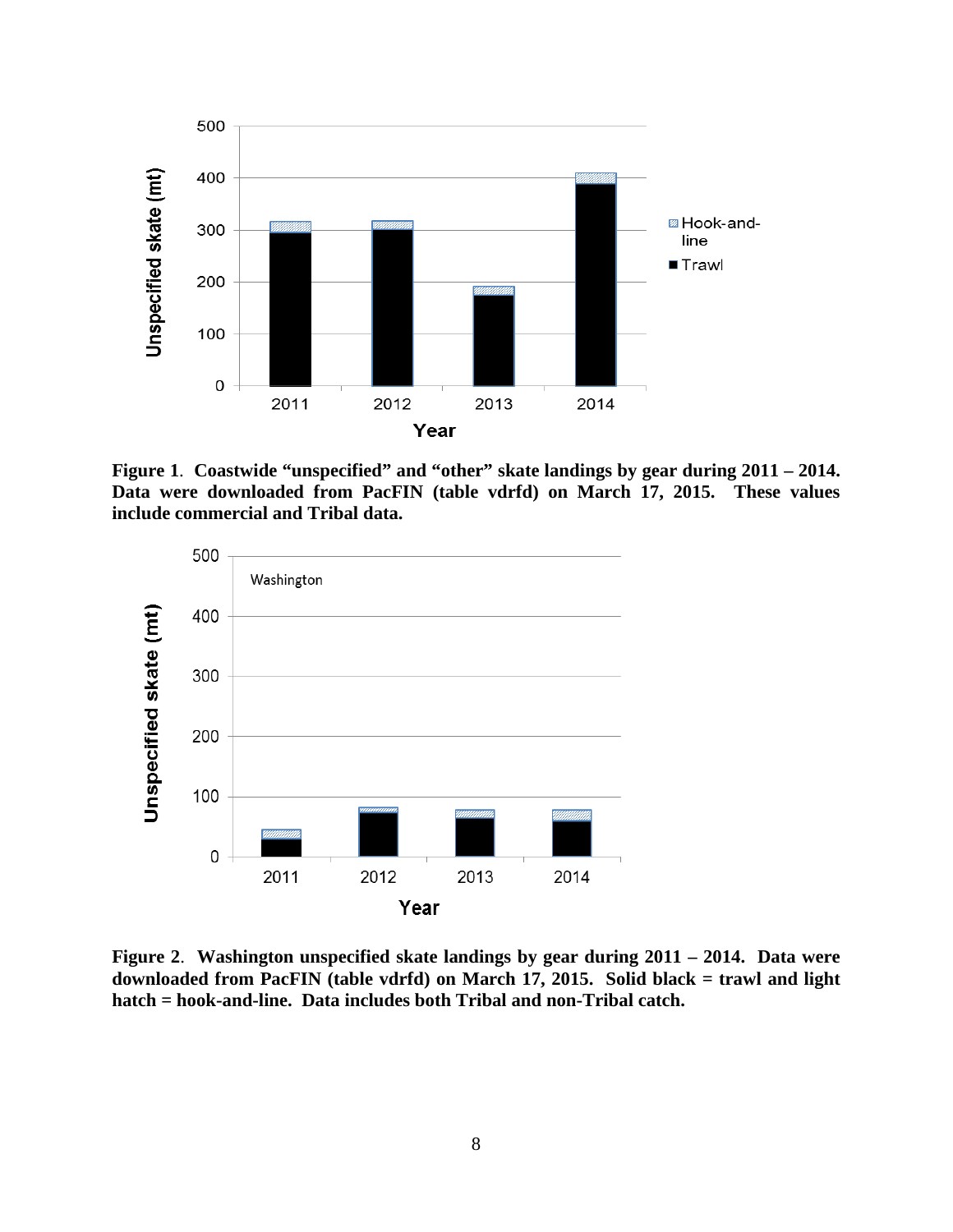Most of the Oregon landings of unspecified skate occur in northern Oregon (**[Figure 3](#page-9-0)**; e.g., Astoria). Port biologists from the north coast have informed GMT members that some fishermen are targeting skate. Most unspecified skate landings in California occur south of 40°10' N latitude (**[Figure 3](#page-9-0)**). Due to confidentiality concerns, Washington landings can only be reported statewide, and are not shown in [Figure 3.](#page-9-0) However, most landings occur in the northern part of the state.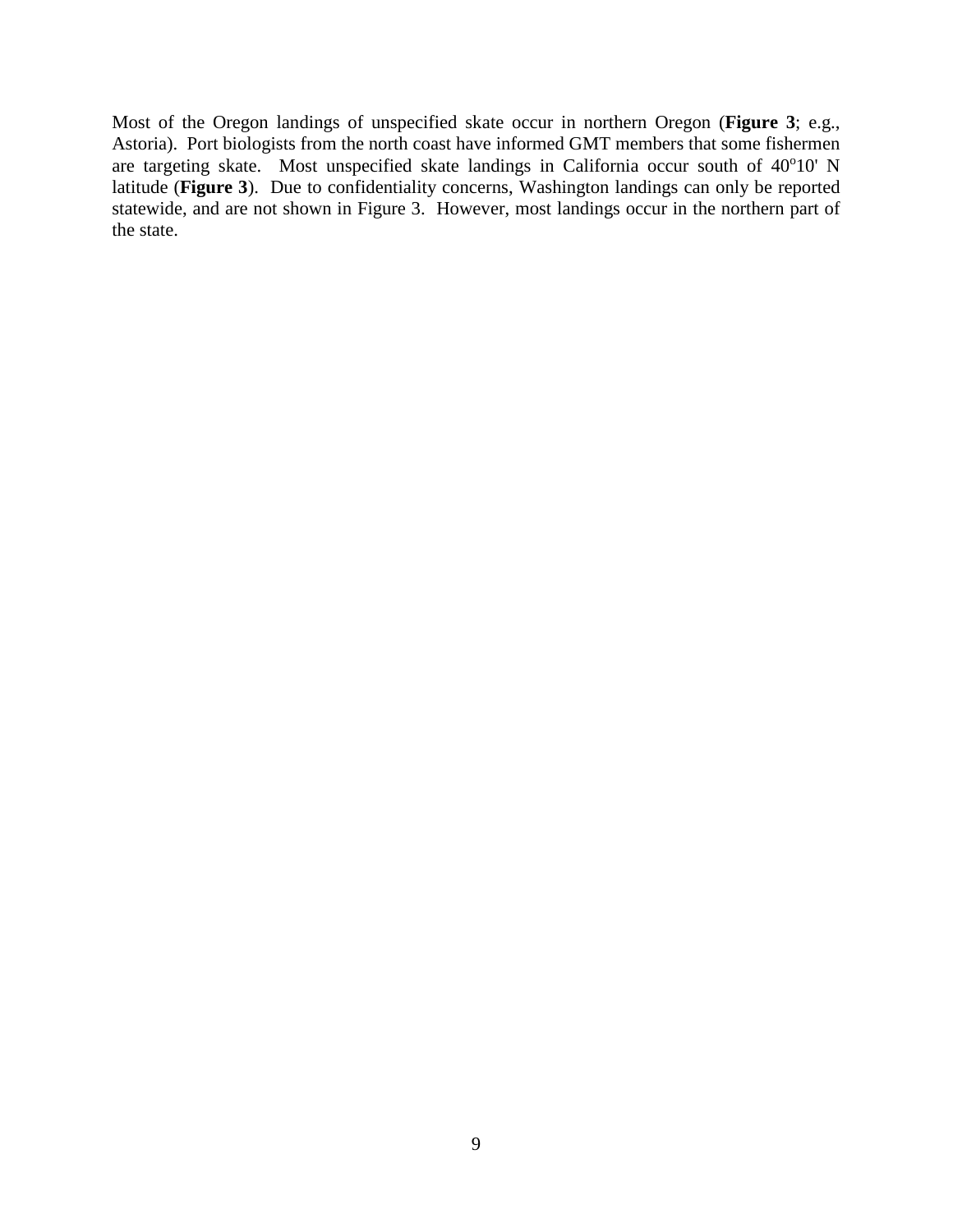

<span id="page-9-0"></span>**Figure 3. Unspecified and other skate landings by region for Oregon, and California during 2014. Only commercial landings data are shown. Data were downloaded from PacFIN (table vdrfd) on March 17, 2015.**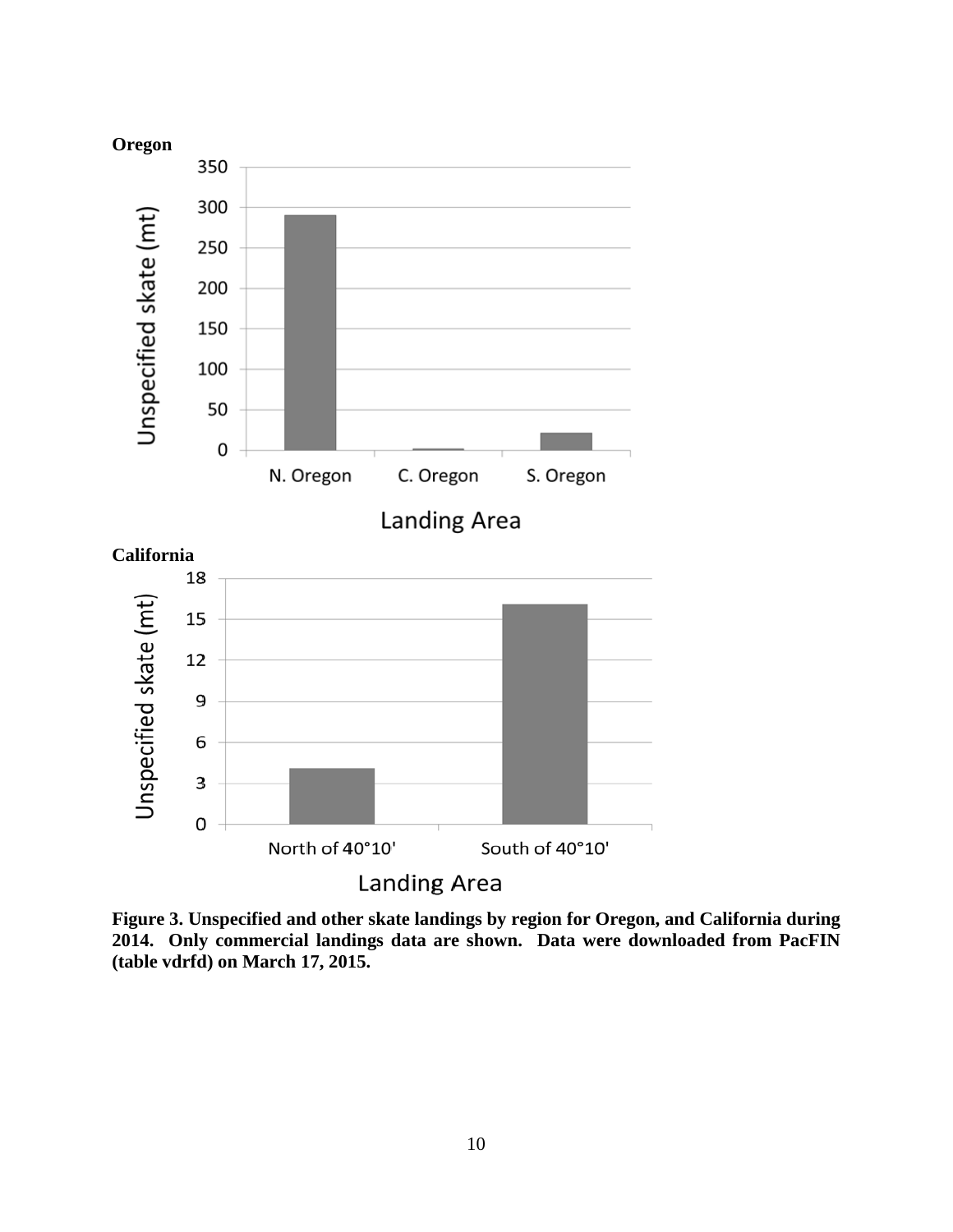The GMT understands that strong overseas markets have developed and some processors may be requesting big skate landings. However, the GMT is uncertain about markets and demand regarding skate. The GAP may be able to provide more specifics and more accurate information regarding these issues for big skate, as well as other skate species (including differences among regions).

Big skate are typically found in shallow waters less than 110 fathoms (2015-2016 FEIS). Their distribution along the U.S. west coast is highest in water shallower than 100 fathoms, as shown by Figure 4 where largest densities caught by the West Coast Groundfish Trawl Survey (Bradburn et al., 2011) were at depths ranging from 55-183 m  $(= 30{\text -}100 \text{ f}$  fathoms). The GMT also showed that highest commercial trawl catches were at depths less than 100 fathoms using WCGOP data [\(Agenda Item H.4.b, GMT Report,](http://www.pcouncil.org/wp-content/uploads/H4b_GMT_StockComplexes_NOV2013BB.pdf) November, 2013).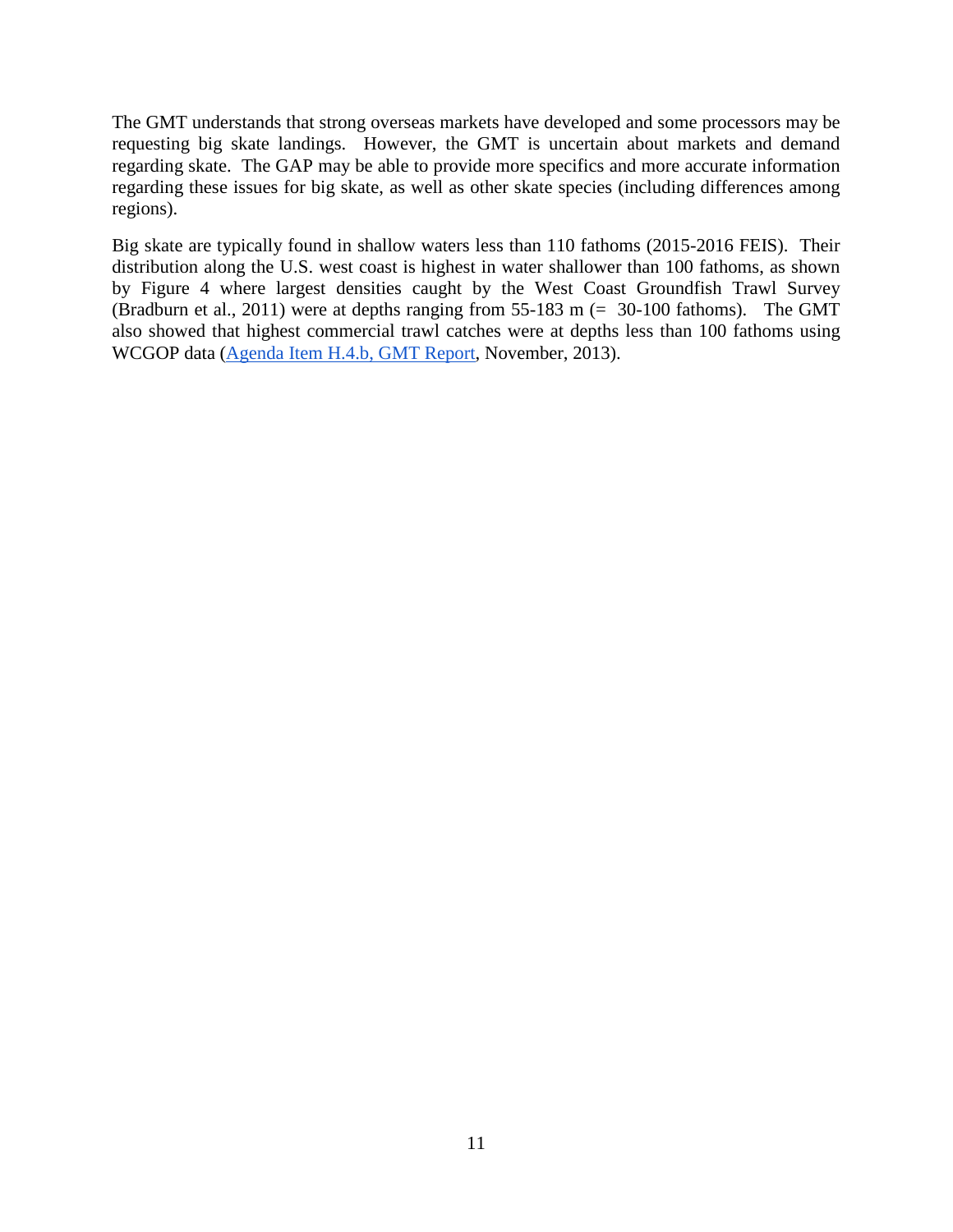

**Figure 4. Coastal distribution of big skate catch per unit effort in the West Coast bottom trawl groundfish survey (CPUE in kg/ha; Bradburn et al., 2011). Depth bins shown are 55-183 m, 184-549 m, and 550-1,280 m).**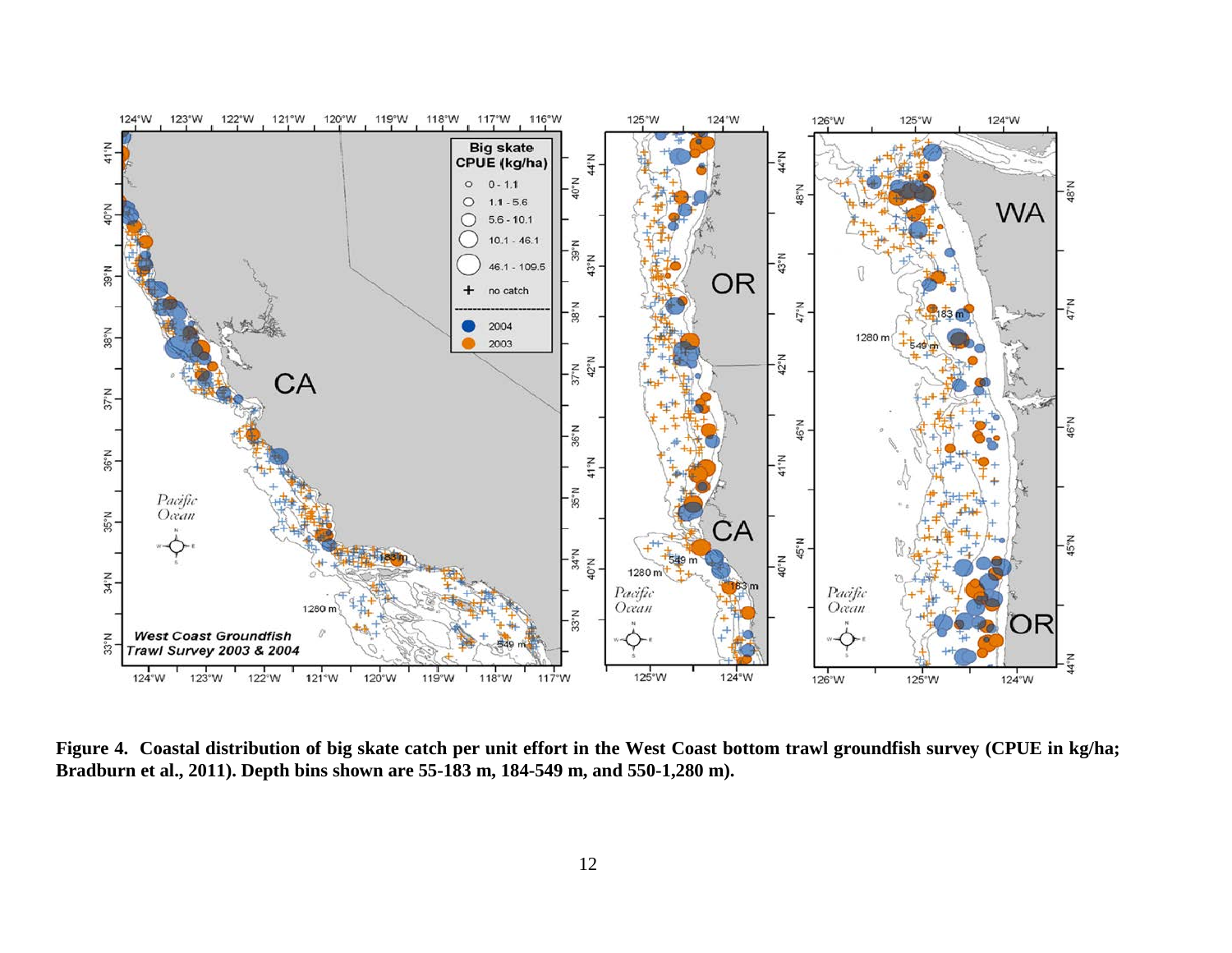# **Tracking Ecosystem Component Species – Differences and Similarities Among State Sampling Programs**

With the exception of maximized-retention fisheries (e.g., shoreside hake), fishermen sort their catch on deck with the intention of retaining and landing only fish that they intend to sell. Landings of species that have no value or cannot be sold are generally very small (e.g., sandpaper skate). These landings are inadvertent, and represent species that slip past the sorting process on the vessel's deck and accidentally get mixed with the catch in the fish hold. Once reaching the fish plant, the fate of these "unmarketable" species may vary among states.

- In Oregon, it is required to record pounds of "weighbacks" that have no commercial value on fish tickets, with the exception of species or species groups that are exempted (OAR 635-006-0210). These "weighbacks" may be recorded by species or species groups (e.g., sandpaper skate that were inadvertently mixed with longnose skate may be part of the "weighbacks" and may be recorded on fish tickets as "unspecified skate"). Other species with no value that are inadvertently landed and exempt from being recorded on fish tickets (e.g., slender sole, deepsea sole, snailfish, etc.) are not weighed or recorded on a fish ticket. Instead, processors sort these species into a "trash" dumpster, where no further sampling takes place. The amount of fish that can be found in a "trash" dumpster is typically very small (for example, tens of pounds). If a species becomes marketable and is sold, it will not be sorted to the "trash" dumpster, but instead will be sold and recorded on the fish ticket using an existing market category (e.g., other skate or other grenadier).
- In Washington and California, all market categories (species or species groups) are recorded on a fish ticket, even those with no value. Therefore, all market categories can be tracked in Washington and California, even those not sold. These unsold species can be labeled in species groups such as "unspecified skate" or "miscellaneous groundfish". Similar to Oregon, the amounts of these landings with no value are low, because fishermen don't want to land appreciable amounts of fish that will not sell.

Totes or bins at processing plants containing fish that are intended for sale may show some level of contamination with species that were not intended for sale. For example in Oregon, any skate sold, except for longnose skate, will be recorded on fish tickets as "unspecified skate". Species composition sampling would be required to identify species within the "unspecified skate" category. Species composition sampling of skate landings is different among states:

- California provided species composition samples for skate to PacFIN, where it was applied and big skate landings (some) are shown.
- Oregon has species composition data available for skates (and other non-rockfish species), but currently is limited to uploading only rockfish species composition data to PacFIN due to technical constraints in ODFW's data systems.
- Washington does not conduct species composition sampling for skate.

## **Management of Big Skate as Ecosystem Component Species or "In the Fishery"**

Regardless of whether big skate is designated as an EC species, or managed "in the fishery" within the Other Fish complex, management for the species can be similar. For example, routine adjustments to trip limits can be applied to big skate designated under either classification.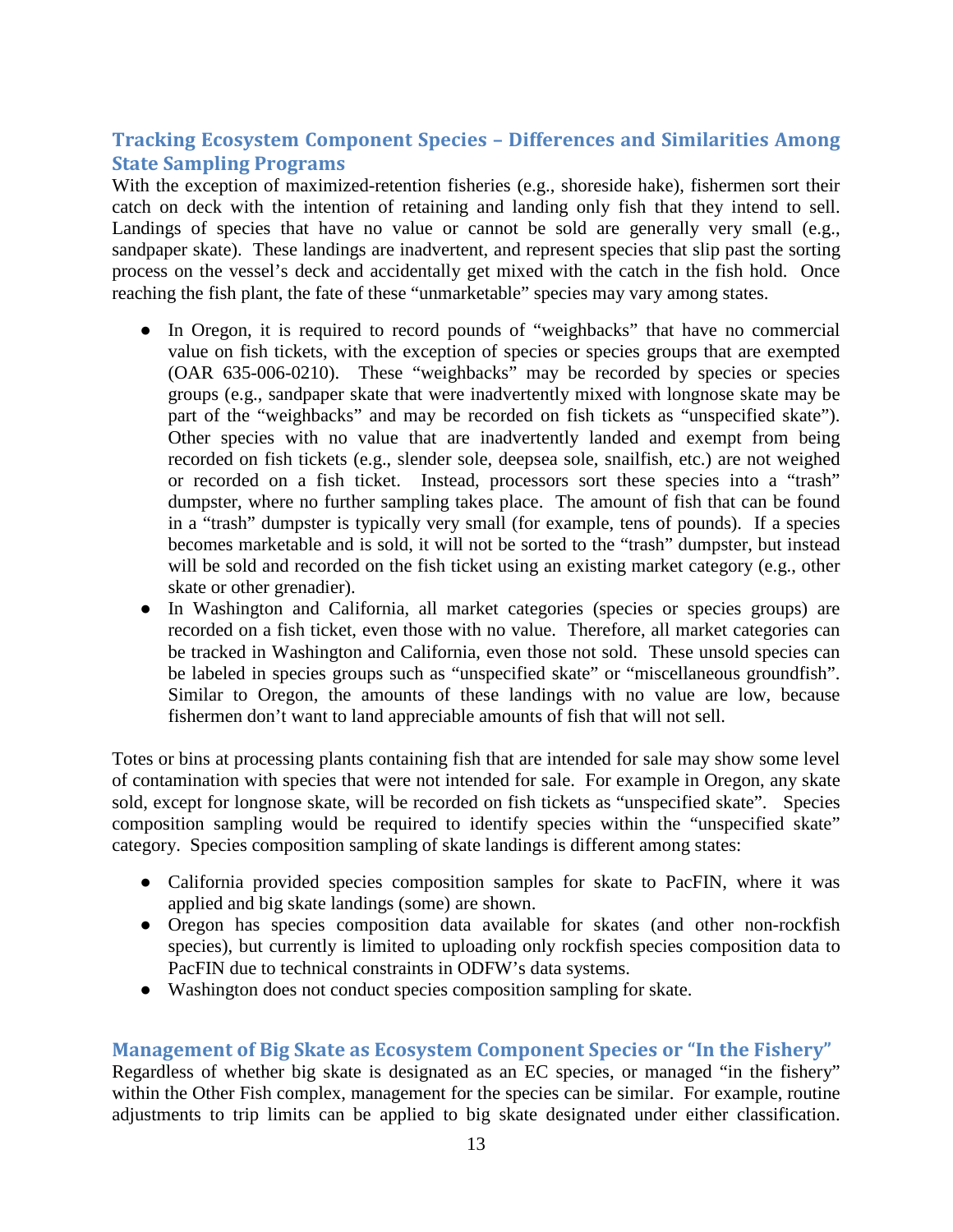Currently, there are no trawl trip limits for big skate specified in regulation, which means landings are unlimited. Big skate trip limits are listed as a routine management measure for the shorebased individual fishing quota (IFQ) program  $(\S 660.60(c)(1)(i))$ . As such, the Council could recommend big skate trip limits and NMFS could implement it inseason, or as appropriate. The GMT believes that if the big skate trip limits were implemented then sorting in the shorebased IFQ program would be required. The GMT is uncertain whether a big skate or a general skate trip limit could be implemented as a routine inseason action for the non-trawl fisheries through routine inseason action; however as discussed previously, catches in this sector are relatively low and thus trip limit adjustment might not be needed.

In April, the Council may consider trip limit adjustments, given the possible range of big skate mortality in 2014 estimated by the GMT (461 to 500 mt) and the guidance provided in the NMFS letter (Agenda Item E.8.a, NMFS Letter). If the Council recommends trip limit adjustments to limit big skate landings, the GMT will need guidance as to whether the trip limits should provide for targeted opportunities, and at what level, or for bycatch only (i.e., more similar to the EC species designation expectations). The GMT intends to review historical big skate catch by month and provide a supplemental report with options relative to the timing of Council action (e.g., April or June) and implementation (e.g., May or July).

To improve coastwide estimates of big skate mortality, the Council may also wish to consider a sorting requirement for all sectors (i.e., not just for the shorebased IFQ program when trip limits are implemented). Implementing a sorting requirement would require a regulatory amendment (at least two Council meetings).

# **Recommendations**

The GMT recommends that the Council:

- **1. Discuss if there is a need for Oregon to upload their non-rockfish species composition data to PacFIN (specifically skate species composition data).**
- **2. Discuss how the big skate component of unspecified skates in Washington should be estimated, because species composition samples are not available.**
- **3. The GMT recommends that Scientific and Statistical Committee (SSC) review the proposed methodology for estimating big skate mortality, including whether discard mortality rates should be applied.**
- **4. Provide guidance to the GMT on Council's preferred timeline for the completion of management measure analyses for big skate trip limits.**
- **5. Provide guidance to the GMT on whether or not trip limit alternatives should provide for targeted opportunities and if so, at what level, or for bycatch only.**
- **6. The Council should consider if a sorting requirement for all sectors is needed, which would require a regulatory amendment.**

# **References**

Bradburn, M.J., A.A. Keller, and B.H. Horness. 2011. The 2003 to 2008 U.S. West Coast bottom trawl surveys of groundfish resources off Washington, Oregon, and California: Estimates of distribution, abundance, length, and age composition. U.S. Dept. Commerce, NOAA Tech. Memo. NMFS-NWFSC-114, 323 p.